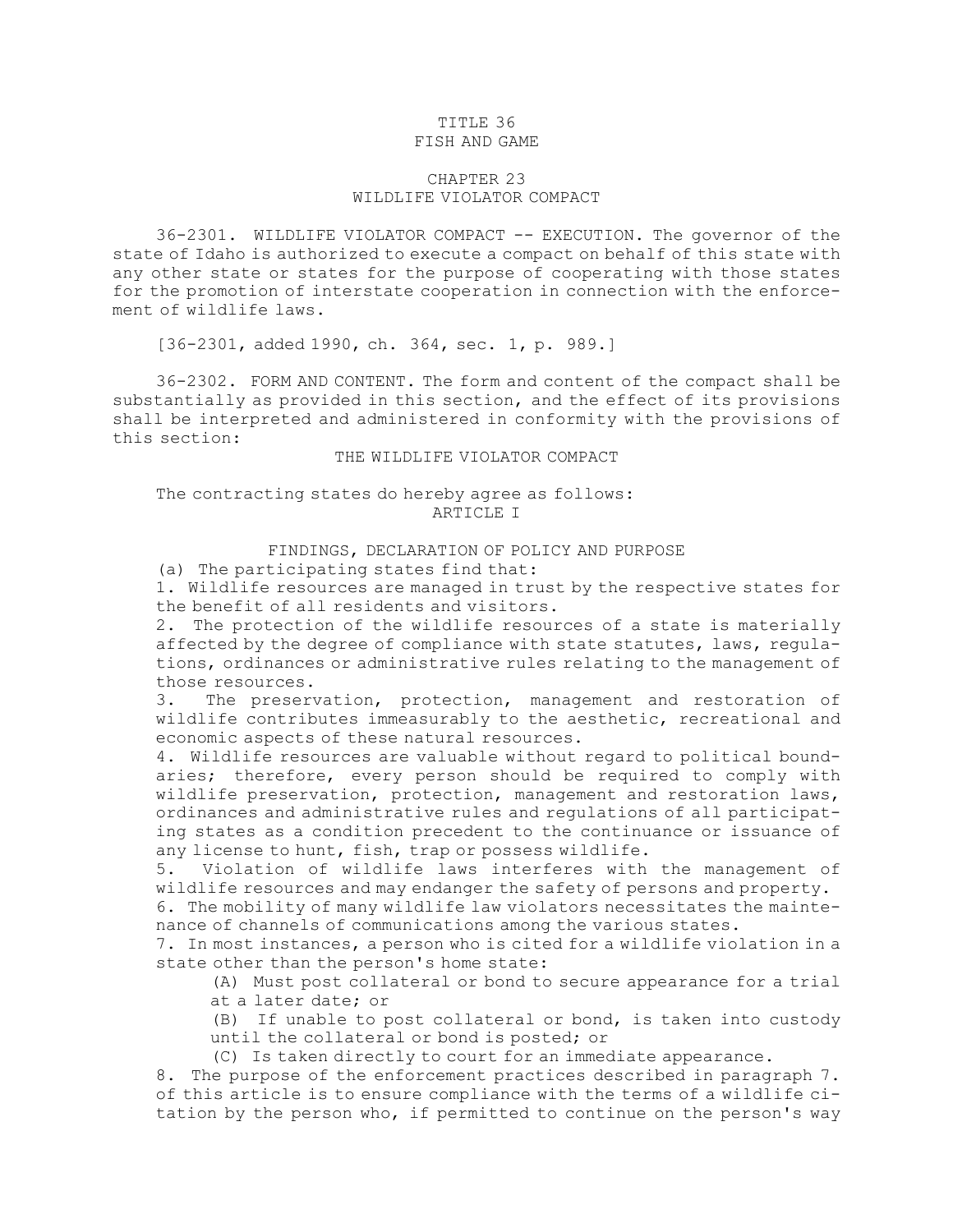after receiving the citation, could return to the person's home state and disregard the person's duty under the terms of the citation.

9. In most instances, <sup>a</sup> person receiving <sup>a</sup> wildlife citation in the person's home state is permitted to accept the citation from the officer at the scene of the violation and to immediately continue on the person's way after agreeing or being instructed to comply with the terms of the citation.

10. The practice described in paragraph 7. of this article causes unnecessary inconvenience and, at times, <sup>a</sup> hardship for the person who is unable at the time to post collateral, furnish <sup>a</sup> bond, stand trial or pay the fine, and thus is compelled to remain in custody until some alternative arrangement can be made.

11. The enforcement practices described in paragraph 7. of this article consume an undue amount of law enforcement time.

(b) It is the policy of the participating states to:

1. Promote compliance with the statutes, laws, ordinances, regulations and administrative rules relating to management of wildlife resources in their respective states.

2. Recognize the suspension of license privileges of any person whose license privileges have been suspended by <sup>a</sup> participating state and treat this suspension as though it had occurred in their respective states.

3. Allow violators to accept <sup>a</sup> wildlife citation, except as provided in paragraph (b) of article III, and proceed on the person's way without delay whether or not the person is <sup>a</sup> resident in the state in which the citation was issued, provided that the person's home state is party to this compact.

4. Report to the appropriate participating state, as provided in the compact manual, any conviction recorded against any person whose home state was not the issuing state.

5. Allow the home state to recognize and treat convictions recorded for its residents, which convictions occurred in another participating state as if they had occurred in the home state.

6. Extend cooperation to its fullest extent among the participating states for enforcing compliance with the terms of <sup>a</sup> wildlife citation issued in one (1) participating state to <sup>a</sup> resident of another participating state.

7. Maximize effective use of law enforcement personnel and information.

8. Assist court systems in the efficient disposition of wildlife violations.

(c) The purpose of this compact is to:

1. Provide <sup>a</sup> means through which the participating states may participate in <sup>a</sup> reciprocal program to effectuate the policies set forth in paragraph (b) of this article in <sup>a</sup> uniform and orderly manner.

2. Provide for the fair and impartial treatment of persons committing wildlife violations in participating states, in recognition of the person's right of due process and the sovereign status of <sup>a</sup> participating state.

## ARTICLE II

#### DEFINITIONS

As used in this compact, unless the context requires otherwise: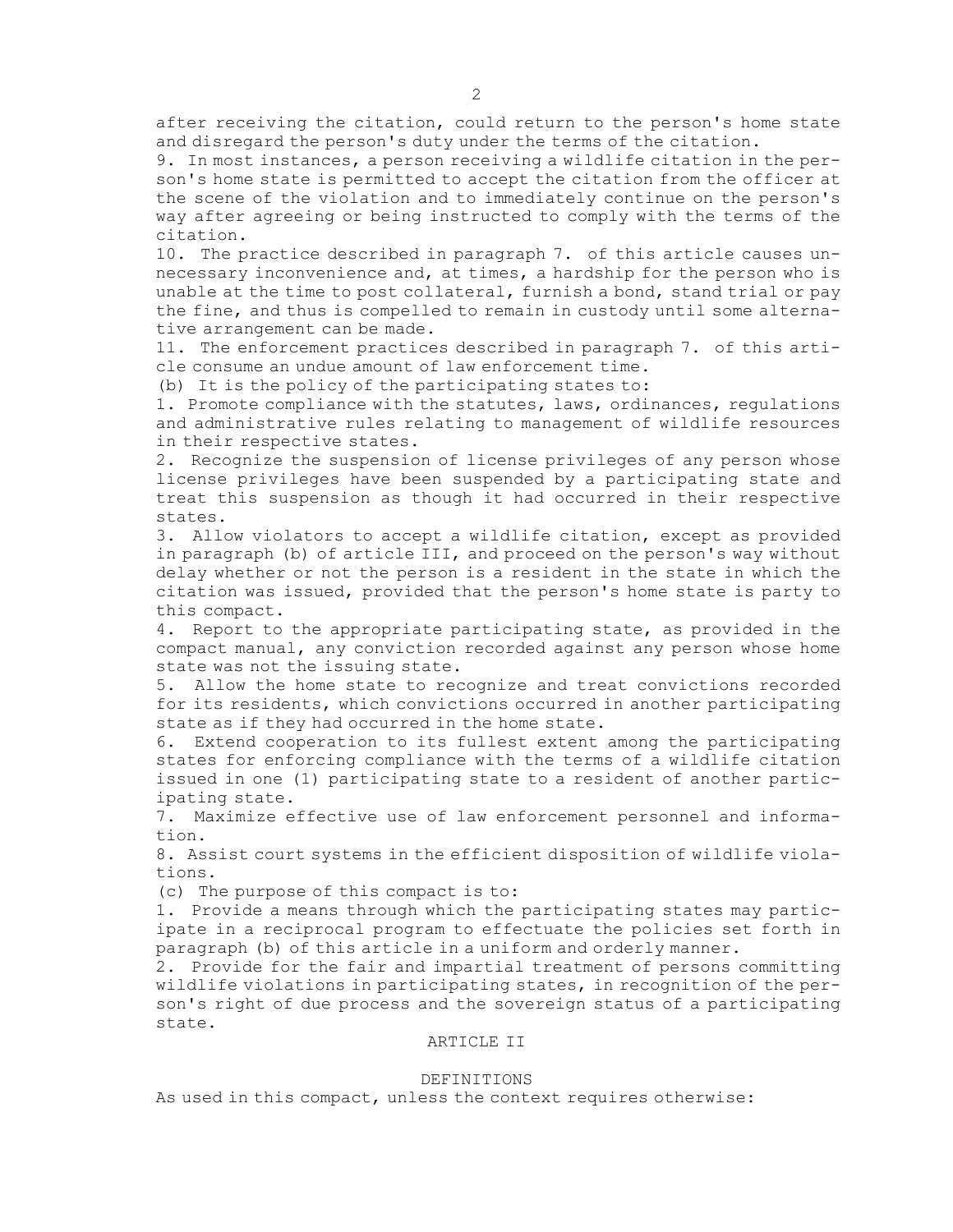(a) "Citation" means any summons, complaint, ticket, penalty assessment or other official document issued by <sup>a</sup> wildlife officer or other peace officer to any person for <sup>a</sup> wildlife violation which contains an order requiring the person to respond.

(b) "Collateral" means any cash or other security deposited to secure an appearance for trial in connection with the issuance of <sup>a</sup> wildlife officer or other peace officer of <sup>a</sup> citation for <sup>a</sup> wildlife violation.

(c) "Compliance" with respect to <sup>a</sup> citation means the act of answering the citation through appearance at <sup>a</sup> court, <sup>a</sup> tribunal or payment of fines, costs and surcharges, if any, or both such appearance and payment.

(d) "Conviction" means <sup>a</sup> conviction, including any court conviction, of any offense related to the preservation, protection, management or restoration of wildlife which is prohibited by state statute, law, regulation, ordinance or administrative rule, or <sup>a</sup> plea of nolo contendere, or the imposition of <sup>a</sup> withheld judgment, <sup>a</sup> deferred or suspended sentence by the court or <sup>a</sup> forfeiture of bail, bond or other security deposited to secure appearance by <sup>a</sup> person charged with having committed any such offense, or payment of <sup>a</sup> penalty assessment.

(e) "Court" means <sup>a</sup> court of law, including magistrate's court and the justice of the peace court.

(f) "Home state" means the state of primary residence of <sup>a</sup> person.

(g) "Issuing state" means the participating state which issues <sup>a</sup> wildlife citation to the person.

(h) "License" means any license, permit, tag, stamp or other public document which conveys to the person to whom it was issued the privilege of pursuing, possessing or taking any wildlife regulated by statute, law, regulation, ordinance or administrative rule of <sup>a</sup> participating state.

(i) "Licensing authority" means the department or division within each participating state which is authorized by law to issue or approve licenses, permits, tags or stamps to hunt, fish, trap, or possess wildlife.

(j) "Participating state" means any state which enacts legislation to become <sup>a</sup> member of this wildlife compact.

(k) "Personal recognizance" means an agreement by <sup>a</sup> person made at the time of issuance of the wildlife citation that the person will comply with the terms of that citation.

(l) "Primary residence" means <sup>a</sup> place of permanent domicile or residence, and to which, when the person is temporarily absent, the person intends to return.

(m) "State" means any state, territory or possession of the United States, the District of Columbia, Commonwealth of Puerto Rico, Provinces of Canada and other countries.

(n) "Suspension" means any suspension, revocation, denial or withdrawal of any or all license privileges, including the privilege to apply for, purchase or exercise the benefits conferred by any license.

(o) "Terms of the citation" means those conditions and options expressly stated upon the citation.

(p) "Wildlife" means all species of animals including, but not limited to, mammals, birds, fish, reptiles, amphibians, mollusks and crustaceans, which are defined as "wildlife" and are protected or otherwise regulated by statute, law, regulation, ordinance or administrative rule in <sup>a</sup> participating state. Species included in the definition of "wildlife" vary from state to state and determination of whether <sup>a</sup> species is "wildlife" for the purposes of this compact shall be based on the law of the issuing state.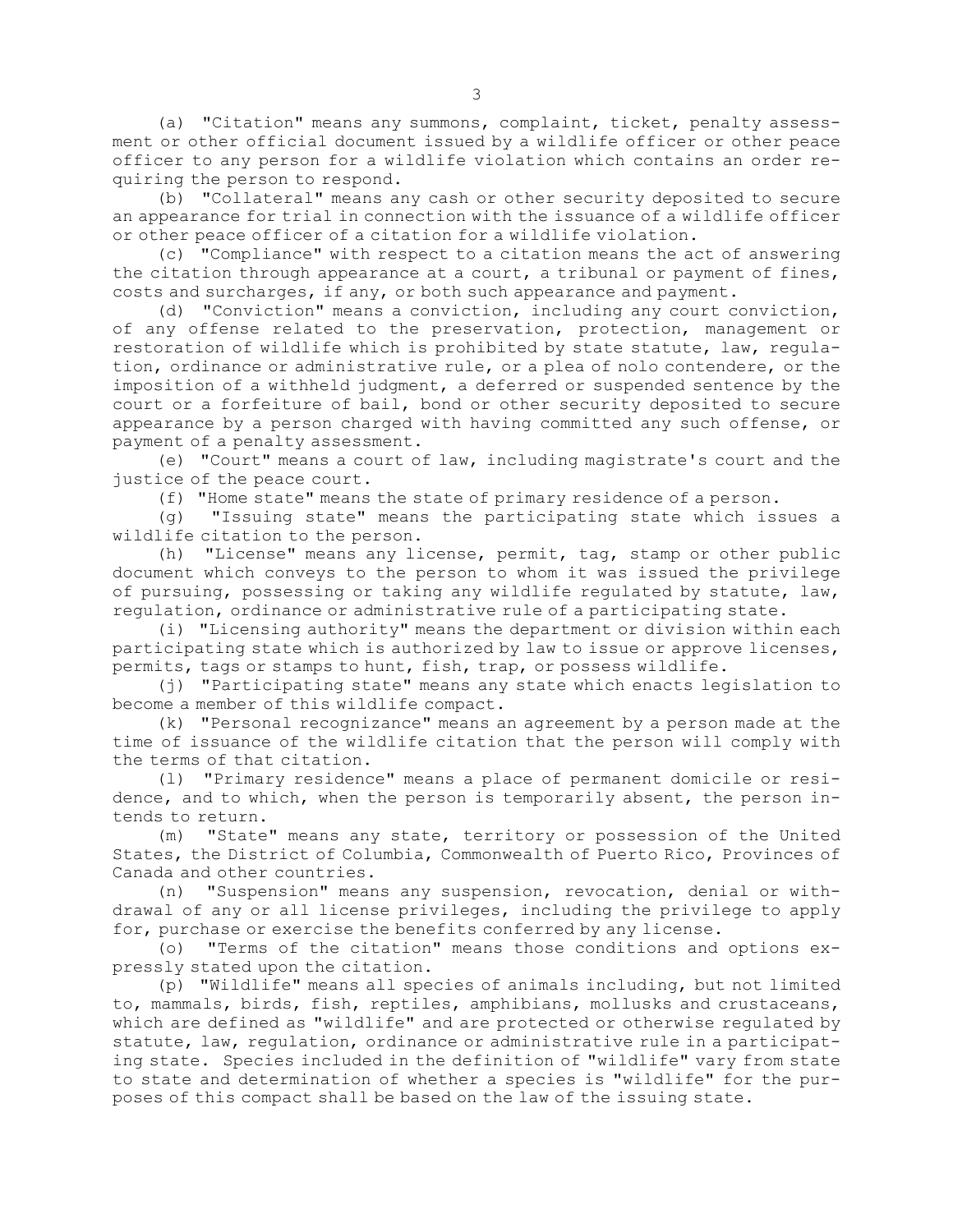(q) "Wildlife law" means any statute, law, regulation, ordinance or administrative rule developed and enacted for the management of wildlife resources and the uses thereof.

4

(r) "Wildlife officer" means any individual authorized by <sup>a</sup> participating state to issue <sup>a</sup> citation for <sup>a</sup> wildlife violation.

(s) "Wildlife violation" means any cited violation of <sup>a</sup> statute, law, regulation, ordinance or administrative rule developed and enacted for the management of wildlife resources and the use thereof.

# ARTICLE III

### PROCEDURES FOR ISSUING STATE

(a) When issuing <sup>a</sup> citation for <sup>a</sup> wildlife violation, <sup>a</sup> wildlife officer shall issue <sup>a</sup> citation to any person whose primary residence is in <sup>a</sup> participating state in the same manner as though the person were <sup>a</sup> resident of the issuing state and shall not require the person to post collateral to secure appearance, subject to the exceptions noted in paragraph (b) of this article, if the officer receives the recognizance of the person that the person will comply with the terms of the citation.

(b) Personal recognizance is acceptable:

1. If not prohibited by local law or the compact manual; and

2. If the violator provides adequate proof of the violator's identification to the wildlife officer.

(c) Upon conviction or failure of <sup>a</sup> person to comply with the terms of <sup>a</sup> wildlife citation, the appropriate official shall report the conviction or failure to comply to the licensing authority of the participating state in which the wildlife citation was issued. The report shall be made in accordance with the procedures specified by the issuing state and shall contain the information specified in the compact manual as minimum requirements for effective processing by the home state.

(d) Upon receipt of the report of conviction or noncompliance required by paragraph (c) of this article, the licensing authority of the issuing state shall transmit to the licensing authority in the home state the information in <sup>a</sup> form and content prescribed by the compact manual.

ARTICLE IV

### PROCEDURES FOR HOME STATE

(a) Upon receipt of <sup>a</sup> report of failure to comply with the terms of <sup>a</sup> citation from the licensing authority of the issuing state, the licensing authority of the home state shall notify the violator and shall initiate <sup>a</sup> suspension action in accordance with the home state's suspension procedures and shall suspend the violator's license privileges until satisfactory evidence of compliance with the terms of the wildlife citation has been furnished by the issuing state to the home state licensing authority. Due process safeguards shall be accorded.

(b) Upon receipt of <sup>a</sup> report of conviction from the licensing authority of the issuing state, the licensing authority of the home state shall enter such conviction in its records and shall treat such conviction as though it occurred in the home state for the purposes of the suspension of license privileges.

(c) The licensing authority of the home state shall maintain <sup>a</sup> record of actions taken and make reports to issuing states as provided in the compact manual.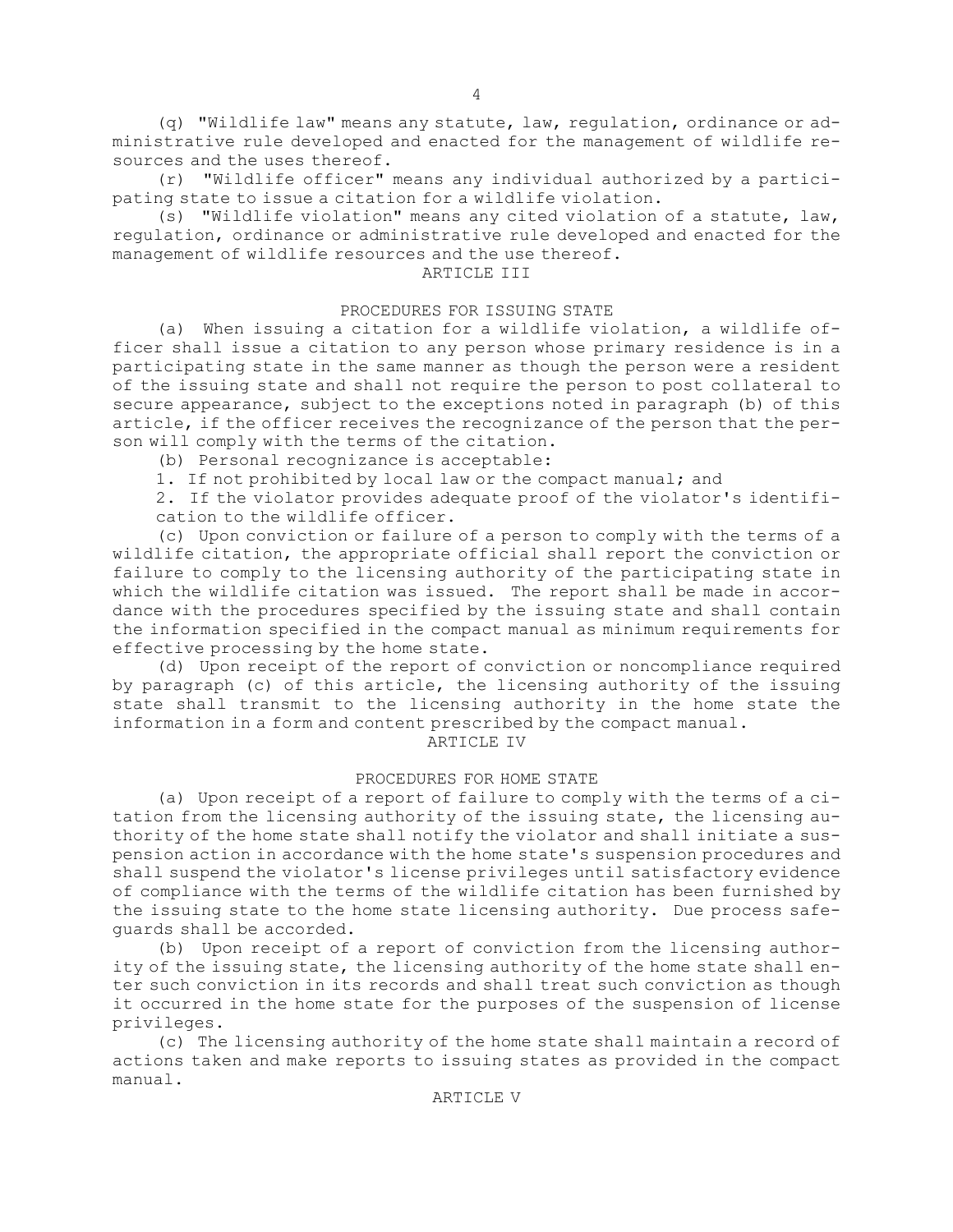## RECIPROCAL RECOGNITION OF SUSPENSION

(a) All participating states shall recognize the suspension of license privileges of any person by any state as if the violation on which the suspension is based had in fact occurred in their state and could have been the basis for suspension of license privileges in their state.

(b) Each participating state shall communicate suspension information to other participating states in form and content as prescribed by the compact manual.

# ARTICLE VI

# APPLICABILITY OF OTHER LAWS

Except as expressly required by the provisions of this compact, nothing herein shall be construed to affect the right of any participating state to apply any of its laws relating to license privileges to any person or circumstance, or to invalidate or prevent any agreement or other cooperative arrangements between <sup>a</sup> participating state and <sup>a</sup> nonparticipating state concerning wildlife law enforcement.

#### ARTICLE VII

# COMPACT ADMINISTRATOR PROCEDURES

(a) For the purpose of administering the provisions of this compact and to serve as <sup>a</sup> governing body for the resolution of all matters relating to the operation of this compact, <sup>a</sup> board of compact administrators is established. The board shall be composed of one (1) representative from each of the participating states to be known as the compact administrator. The compact administrator shall be appointed by the head of the licensing authority of each participating state and will serve and be subject to removal in accordance with the laws of the state the administrator represents. <sup>A</sup> compact administrator may provide for the discharge of the administrator's duties and the performance of the administrator's functions as <sup>a</sup> board member by an alternate. An alternate shall not be entitled to serve unless written notification of the alternate's identity has been given to the board.

(b) Each member of the board of compact administrators shall be entitled to one (1) vote. No action of the board shall be binding unless taken at <sup>a</sup> meeting at which <sup>a</sup> majority of the total number of the board's votes are cast in favor of the action. The board may take action only at meetings at which <sup>a</sup> majority of the participating states are represented.

(c) The board shall elect annually, from its membership, <sup>a</sup> chairperson and vice-chairperson.

(d) The board shall adopt bylaws, not inconsistent with the provisions of this compact or the laws of <sup>a</sup> participating state for the conduct of its business and shall have the power to amend and rescind its bylaws.

(e) The board may accept for any of its purposes and functions under this compact any and all donations and grants of money, equipment, supplies, materials and services, conditional or otherwise, from any state, the federal government or any governmental agency, and may receive, utilize and dispose of the same.

(f) The board may contract with or accept services or personnel from any governmental or intergovernmental agency, individual, firm, partnership, corporation or any private nonprofit organization or institution.

(g) The board shall formulate all necessary procedures and develop uniform forms and documents for administering the provisions of this compact.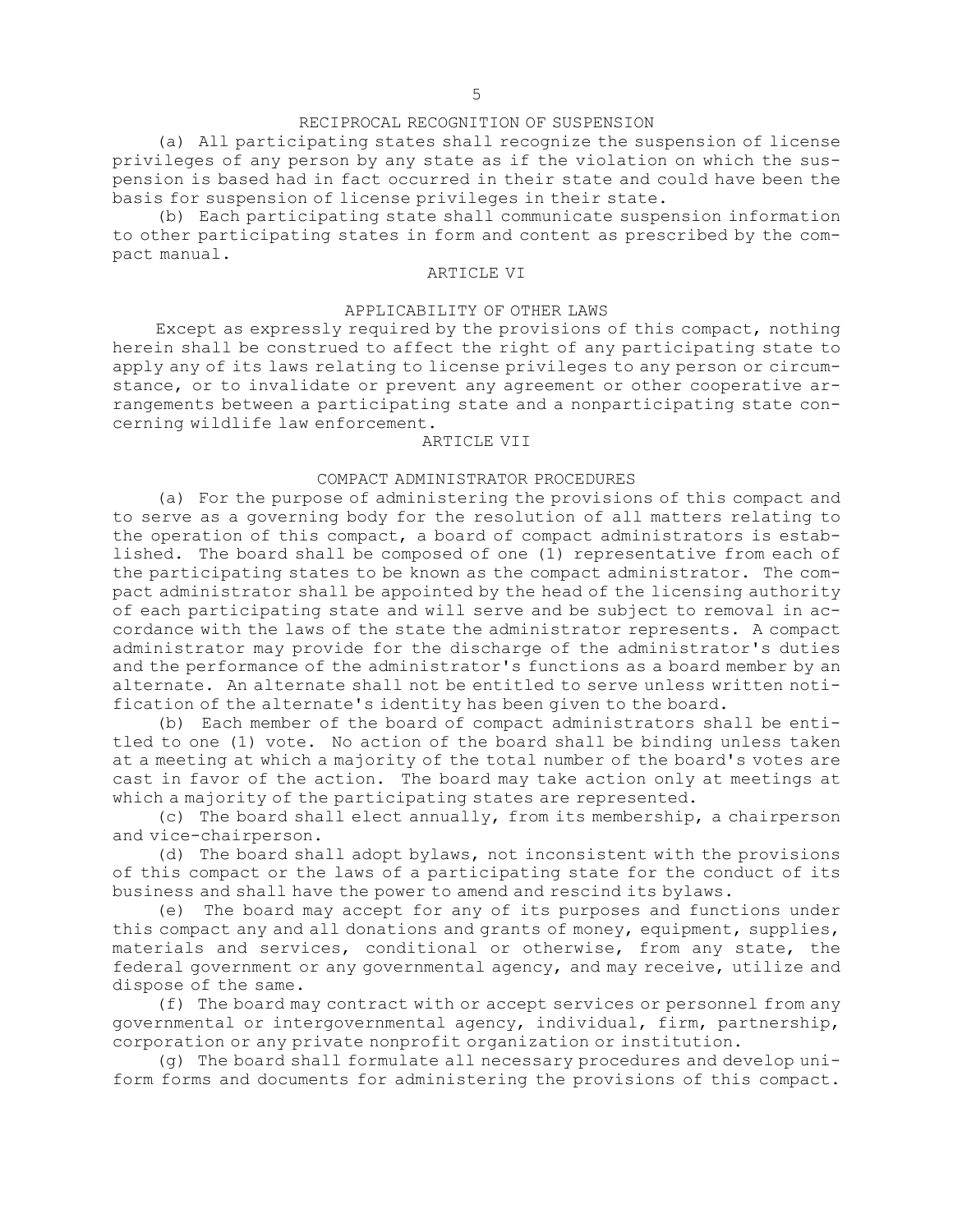All procedures and forms adopted pursuant to board action shall be contained in the compact manual.

#### ARTICLE VIII

#### ENTRY INTO COMPACT AND WITHDRAWAL

(a) This compact shall become effective when it has been adopted in substantially similar form by at least two (2) states.

(b) Entry into the compact shall be made by resolution of ratification executed by the authorized officials of the applying state and submitted to the chairperson of the board. The resolution shall be substantially in the form and content as set forth in the compact manual and shall include the following:

1. <sup>A</sup> statement of the authority by which the state is empowered to become <sup>a</sup> party to this compact;

2. Agreement to comply with the terms and provisions of the compact; and 3. That compact entry is with all states then participating in the compact and with any state subsequently becoming <sup>a</sup> participant in the compact.

4. The effective date of entry shall be specified by the applying state, but shall not be less than sixty (60) days after notice has been given by the chairperson of the board of the compact administrators or by the secretariat of the board to each participating state that the resolution from the applying state has been received.

(c) <sup>A</sup> participating state may withdraw from this compact by official written notice to each of the other participating states, but <sup>a</sup> withdrawal shall not take effect until ninety (90) days after notice of withdrawal is given. The notice shall be directed to the compact administrator of each member state. No withdrawal shall affect the validity of this compact as to the remaining participating states.

#### ARTICLE IX

#### AMENDMENTS TO THE COMPACT

(a) This compact may be amended from time to time. Amendments shall be presented in resolution form to the chairperson of the board of compact administrators and may be initiated by one (1) or more participating states.

(b) Adoption of an amendment shall require endorsement by all participating states and shall become effective thirty (30) days after the date of the last endorsement.

(c) Failure of <sup>a</sup> participating state to respond to the compact chairman within one hundred twenty (120) days after receipt of the proposed amendment shall constitute endorsement of the amendment.

ARTICLE X

#### CONSTRUCTION AND SEVERABILITY

This compact shall be liberally construed so as to effectuate the purposes stated herein. The provisions of this compact shall be severable and if any phrase, clause, sentence or provision of this compact is declared to be contrary to the constitution of any participating state or of the United States, or the applicability thereof to any government, agency, individual, or circumstance is held to be invalid, the remainder of the compact shall not be affected thereby. If this compact shall be held to be contrary to the constitution of any participating state, the compact shall remain in full force